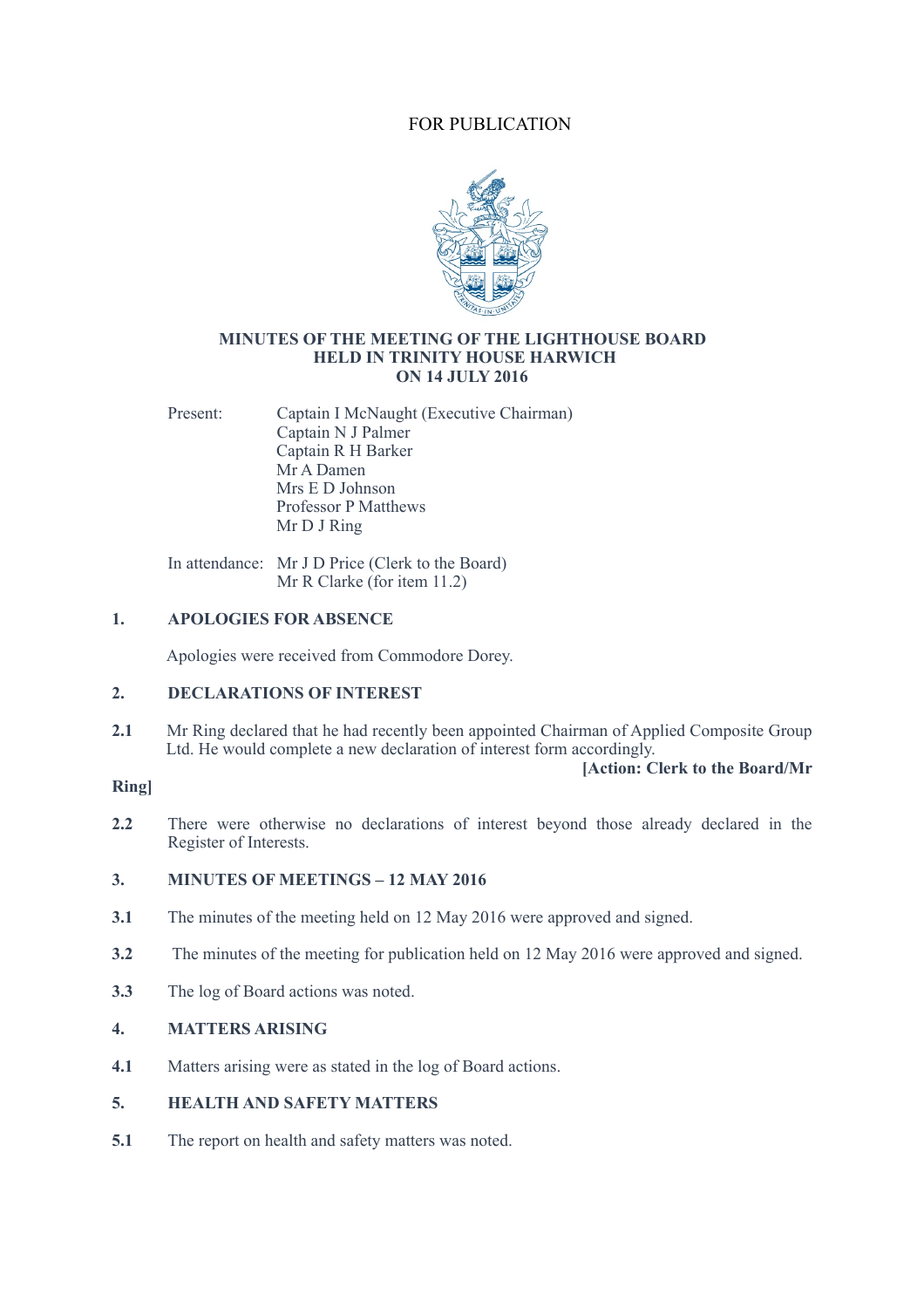**5.2** The Board further agreed that a safety-first health and safety culture should be encouraged amongst Trinity House contractors in the same way that it was a tenet of the Trinity House health and safety management system. **[Action: Executive Directors]** 

# **6. REPORT FROM DESIGNATED PERSON ASHORE**

The report from the Designated Person Ashore was noted.

# **7. BUSINESS PERFORMANCE**

Mr Damen presented the report on business performance. Manpower costs were 16% underspent. Other costs were  $5\%$  overspent but this was due in part to a budget phasing issue. Overall there was a total underspend on running costs of £354k. Capital was overspent but this was also mainly due to a budget phasing issue. Mr Damen added that Managers were being asked to release capital risk as soon as it was clear that it was no longer required. There had been a cumulative increase in Light Dues income in 2016/17 of 2% to June 2016 despite the one penny reduction from 1 April 2016. Gross tonnage was up 5.79%. Good progress was being made with regard to meeting the target for commercial income despite the market being depressed.

# **8. REPORT FROM EXECUTIVE DIRECTORS**

**8.1** The report from the Executive Directors was noted.

#### **8.2 Arising from the report on Navigational Requirements matters, Captain Barker reported that:**

- **8.2.1** The yacht 'ALCHEMIST' had foundered on 2 July just south east of Needles Lighthouse. THV GALATEA had surveyed the site but had been unable to locate the wreck. The incident had, however, illustrated the difficulty sometimes faced in meeting the 12-hour response time in the Solent Area. The GALATEA had arrived on site in just over 13 hours.
- **8.2.2** The houseboat SILVER LEAF had sunk off Brightlingsea and had been marked by an emergency wreck marking buoy. The incident had highlighted the importance of Trinity House acting to ensure the safety of the mariner by locating and marking a wreck as necessary, when there was any uncertainty about whether a wreck was the responsibility of a local harbour or conservancy authority. The Brightlingsea Harbour Commissioners had subsequently accepted responsibility and were arranging for the wreck to be removed.

# **8.3 Arising from the report on Operational matters, the Executive Chairman reported that:**

**8.3.1** The defect with the P28 davit was believed to be linked to the control system. New parts were being sourced. The port side set of Karm forks and pin were to be replaced as the existing parts were worn out.

#### **8.4 Arising from the report on Business Services matters:**

- **8.4.1** The Executive Chairman confirmed that from 2017/18 there would be a clear correlation between the Corporate Strategy, Corporate Objectives, Operational Action Plan, appraisal process and personal objectives. The new HR Manager would assist with this work. **[Action: Executive Chairman/ Director of Business Services]**
- **8.4.2** The Board noted that the annual IT security penetration testing had taken place and that a security assessment had also been conducted on the central control and monitoring system. It was further noted that a paper would be submitted to the next meeting of the Audit & Risk Assurance Committee on the outcome, together with the report on the audit of the IT Systems and User Management Audit. A subsequent brief would be provided to the Board.

 **[Action: Director of Business Services]**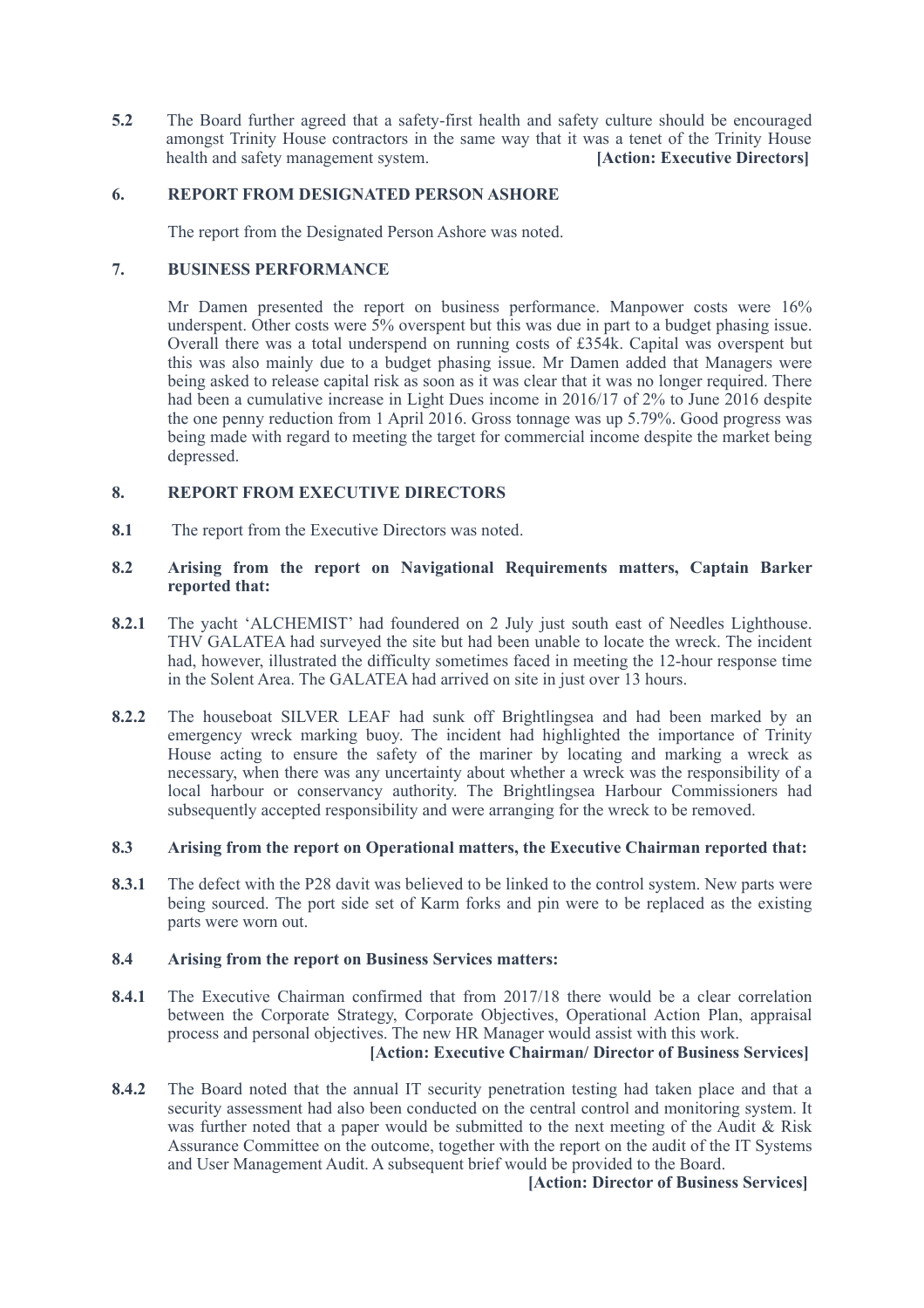# **9. AIDS TO NAVIGATION - PERFORMANCE**

- **9.1** The Board noted the report on aids to navigation performance for the period 5 May to 5 July 2016.
- **9.2** The Board noted that racon availability remained at IALA requirements and that there was still a risk that it could slip below. It further noted that the issue did not relate to racon technology but was a result of floating aids to navigation equipped with a racon going off station and the racon, rightly, being turned off in accordance with agreed procedures.

# **10. FLEET REVIEW**

Captain Palmer reported that he had attended the Fleet Review Reference Group meeting on 7 June accompanied by Commodore Dorey, who had presented the proposed Project Initiation Document (PID), for Phase 2 of the Fleet Review project. The DfT, who had chaired the meeting, had sought comments on the PID from those attending. Trinity House was coordinating a GLA response to the comments received on the PID.

The Executive Chairman added that, he had secured agreement to Mr John Ridgway, former Chief Executive Officer of BP Shipping, sitting as the Senior Industry representative on the Group. He would brief the Court on the position at its meeting on 19 July.

# **11. MATTERS FOR DISCUSSION**

# **11.1 DfT & Parliamentary Matters**

**11.1.1** The Board noted the staffing changes at the DfT and that a replacement for Mr Read-Leah as Head of Navigation Safety Branch was not now likely until late August at the earliest. Ms Fadina would continue to be involved at Deputy Director Level in the Fleet Review Project.

# **11.2 Presentation on GLF Forecasting Model**

The Executive Chairman welcomed Mr Clarke, the GLF Accountant, who was joining the meeting to give a presentation on the DfT's GLF Forecasting Model.

 Mr Clarke opened his presentation by explaining that the DfT had developed a 10 year forecasting model for the GLF when assessing the affordability of transferring the GLAs' pension liabilities to the Principal Civil Service Pension Scheme. The model had since been refined to inform the annual Lights Finance Committee meeting, along with DfT advice to the Shipping Minister when UK Light Dues rates were set each year. The current forecasting model showed an increase in the GLF balance in 2024 following conclusion of the repayment of the pension loan. The model was able to show the impact of changes in both the Light Dues rate and the tonnage cap to assist consideration of changes to the Light Dues regime.

 The Board noted the GLF Forecasting Model and thanked Mr Clarke for a very informative presentation.

# **12. STRATEGIC ISSUES**

# **12.1 Operational Action Plan 2016/17**

The Executive Chairman presented the Operational Action Plan, which had been reviewed earlier that week by the Executive Committee. Captain Barker reported in this connection that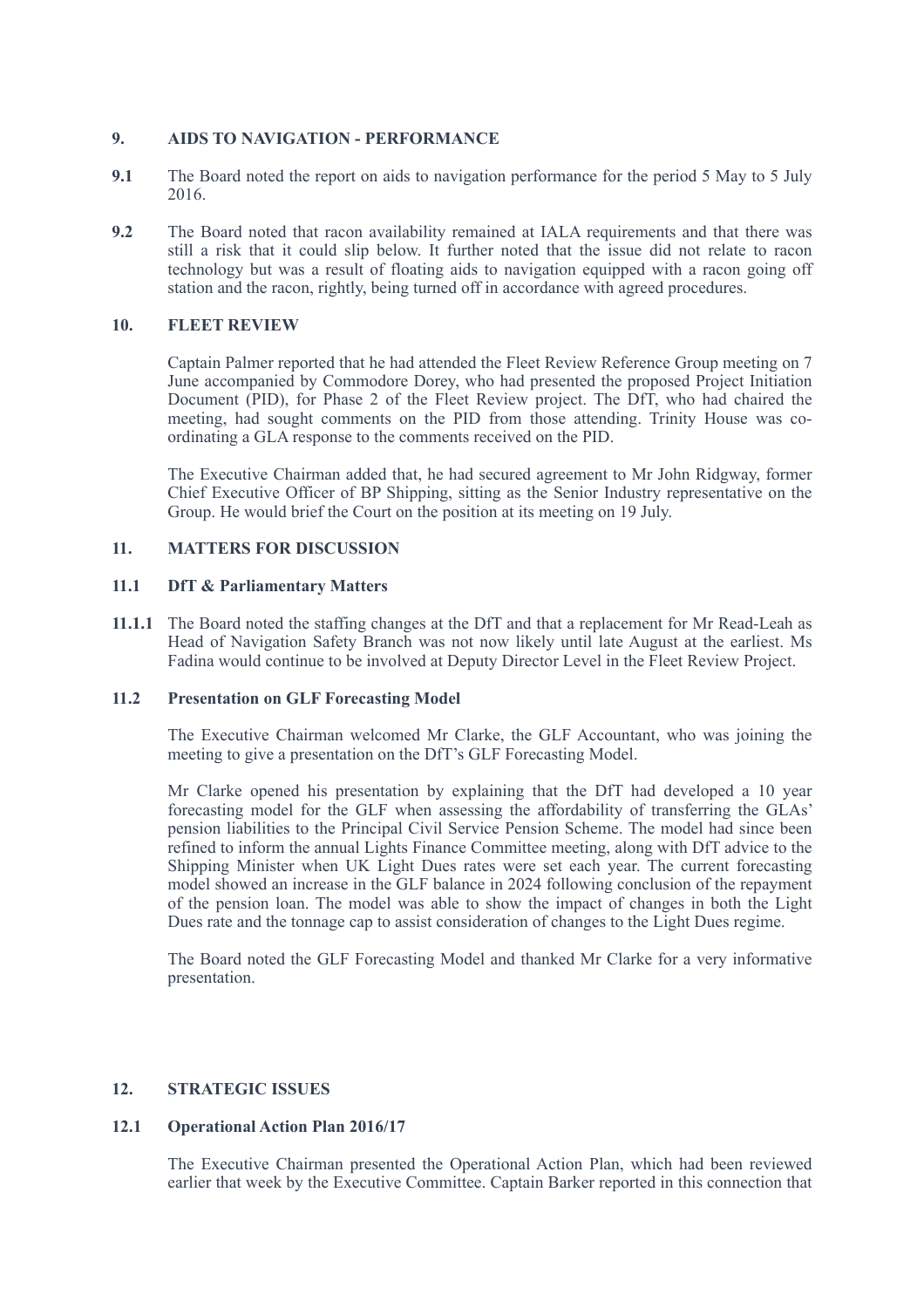the Executive had expanded task 003 (Engineering Designs for AtoNs are simplified and standardised as far as practicable) to include work on Type 2 buoys. He confirmed that task 005 (A Vision for AtoN in a digital age is developed) was linked to the Future 500 Project and the use of drone technology would continue to be considered. There would remain a need for physical aids to navigation.

## **13. JSB MATTERS**

#### **13.1 Draft JSB Minutes**

The Board noted the draft JSB Minutes, which had been agreed by NLB and Irish Lights.

#### **13.2 JSB Strategic Agenda**

Mr Price presented the JSB Strategic Agenda which had been updated to reflect (i) the fact that '2030 – Navigating the Future' had now been published; (ii) the inclusion of the production of a tri-GLA Lighthouse Health and Safety Booklet; and (iii) the outcome of the UK EU referendum. The Board noted the position accordingly. The Board further noted that overall the new tri-GLA helicopter contract was operating well and that a benefits realisation was to be carried out in due course.

# **14. OTHER MATTERS TO BE NOTED OR APPROVED**

#### **14.1 Report from Audit & Risk Assurance Committee Chair**

Mrs Johnson reported that the Audit and Risk Assurance Committee had met on 7 July. Matters discussed had included the outcome of the Annual Management Review meeting which had concluded that the Trinity House Management System continued to be suitable, adequate and effective. In addition, the Committee had received the audit report on the tri-GLA Fleet Review process, which had resulted in a substantial assurance rating, the highest level achievable. It had also noted the 2015/16 Annual Opinion of the Head of Internal Audit, on the arrangements for governance, risk management and internal control in Trinity House. He had given a substantial assurance rating. There had been no reported cases of fraud, bribery or whistle blowing in 2015/16. The Committee had also reviewed the Annual Report and Accounts for 2015/16 and agreed them for submission to the Board subject to minor amendment. The NAO had raised no material issues in respect to their audit of the Accounts. The Trinity House Finance Team were to be congratulated on a very good outcome, a view endorsed by the Board. **[Action: Director of Business Services]** 

# **14.2 Review of Risk Registers**

Mr Price presented a report on the outcome of the latest review of the Corporate Risk Register and the Organisational Risk Register beneath it. The risk of an adverse outcome to the Fleet Review remained the most significant risk but was stable. The SVS recruitment and retention risk, although it had eased a little, remained a concern. Consideration had also been given as to whether 'Brexit' should be included as a specific risk in the Corporate Risk Register, albeit it had been referenced in the Organisational Risk Register under the 'Policy' and 'Resourcing' risks. The UK Government's obligations under the Safety of Life at Sea Convention as delegated to Trinity House through the Merchant Shipping Act would continue. The issue had been considered by the Audit and Risk Assurance Committee, which had agreed that it should not be included in the Corporate Risk Register but referenced where appropriate in the Organisational Register and this had been done. The Board noted the position and agreed that the Corporate Risk Register was a fair analysis of the key risks faced by Trinity House in its capacity as a GLA. **[Action: Clerk to the Board]**

# **14.3 Annual Report and Accounts 2015/16**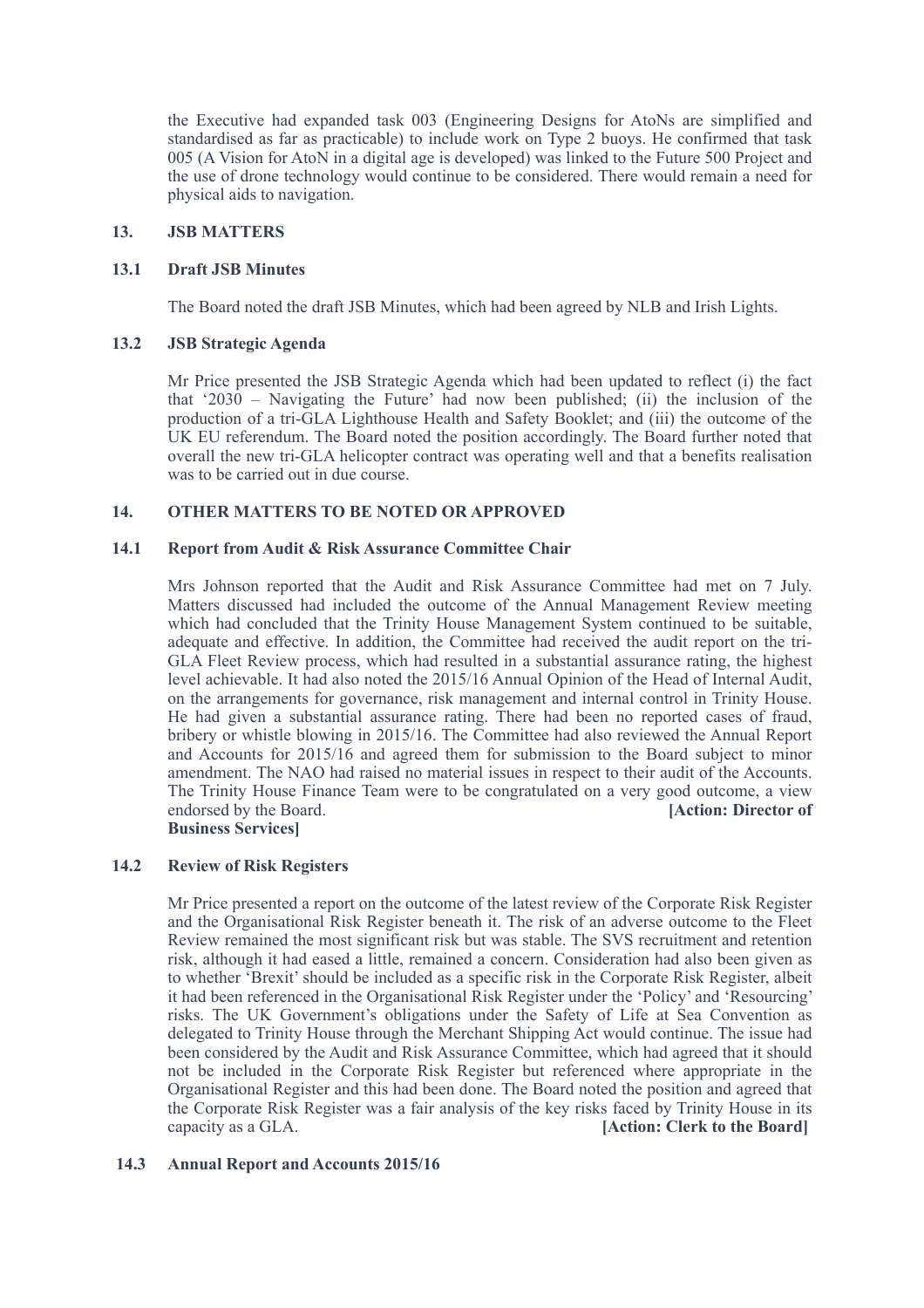Mr Damen presented the Annual Report and Accounts for 2015/16, which the Board approved for signature, subject to minor amendment. **[Action: Director of Business Services]** 

# **14.4 Report from Future 500 Steering Group Chairman**

Mr Ring reported on the work of the Future 500 Steering Group, which had met earlier that day. Various initiatives were underway. The Group had discussed ways in which to incentivise and encourage support for the work of the Future 500 Project. It had agreed that the Executive Directors should champion the Project highlighting the benefits to staff of business growth against the RPI-X regime and by setting quantifiable targets in this regard through the appraisal system. The Board agreed that more could be done to highlight innovative achievements of the Service, which were sometimes not given as wide a recognition as they might be.

# **[Action: Executive Directors]**

Furthermore, the Board confirmed that the Future 500 Project was not only about expanding commercial work and business opportunities but also about how Trinity House could use and develop changes in the outside world to work more effectively and efficiently commercially and in the discharge of its core statutory work.

# **14.5 Health and Safety and Environmental Objectives Policy**

Approved. **[Action: Clerk to the Board]** 

# **14.6 Management System Policy**

Approved. **[Action: Clerk to the Board]** 

# **14.7 EU General Data Protection Regulation**

Mr Price presented a paper setting out the EU General Data Protection Regulation which would come into effect on 25 May 2018. It was also likely to apply following the UK's exit from the European Union as the UK would very likely wish to be considered an adequate jurisdiction for data protection to enable it to trade with the EU. The implications for Trinity House and the steps being taken to ensure compliance were as set out in the paper, a briefing on which was to be given to the Senior Management Team on 16 September. In this connection the Board agreed that Senior Managers should be requested to review the data held within their Departments and maintain and delete it where appropriate in accordance with the Data Protection Act principles.

**[Action: Clerk to the Board]**

# **15. ANY OTHER BUSINESS**

None.

# **16. DATE OF NEXT MEETING**

It was agreed that the next meeting would be held in Trinity House London on 15 September 2016.